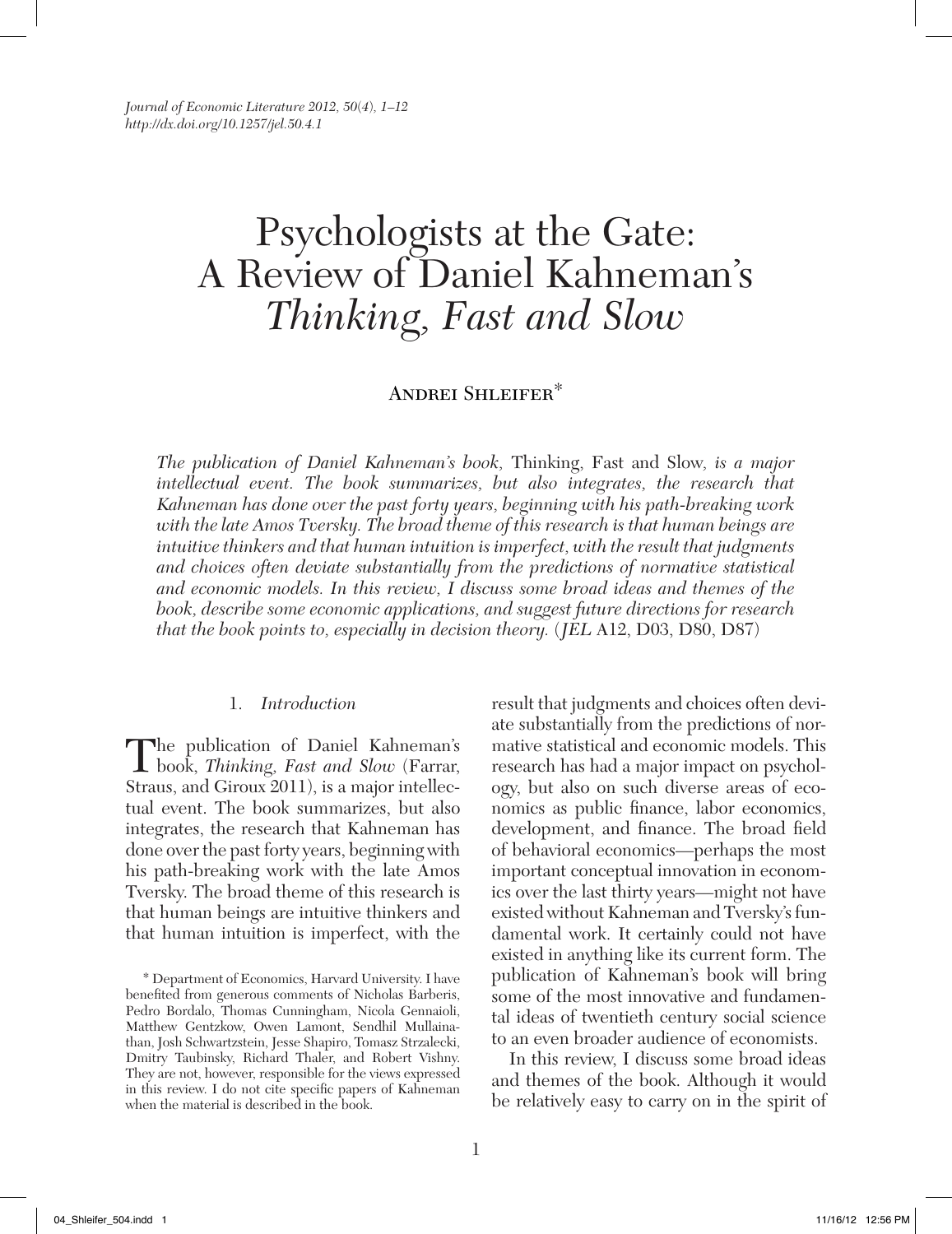the first paragraph, constrained only by my limited vocabulary of adjectives, I will seek to accomplish a bit more. First, because the book mentions few economic applications, I will describe some of the economic research that has been substantially influenced by this work. My feeling is that the most profound influence of Kahneman and Tversky's work on economics has been in finance, on what has now become the field of behavioral finance taught in dozens of undergraduate and graduate economics programs, as well as at business schools. I learned about Kahneman and Tversky's work in the 1980s as a graduate student, and it influenced my own work in behavioral finance enormously.

Second, I believe that while Kahneman and Tversky's work has opened many doors for economic research, some of the fundamental issues it has raised remain work in progress. I will thus discuss what Kahneman's work suggests for decision theory, primarily as I see it through the lens of my recent work with Nicola Gennaioli and Pedro Bordalo (Gennaioli and Shleifer 2010; Bordalo, Gennaioli, and Shleifer 2012a, 2012b, 2012c).

Before turning to the book, let me briefly address the two common objections to the introduction of psychology into economics, which have been bandied around for as long as the field has existed. The first objection holds that, while psychological quirks may influence individual decisions at the boundary, the standard economic model describes first order aspects of human behavior adequately, and economists should focus on "first order things" rather than quirks. Contrary to this objection, DellaVigna (2009) summarizes a great deal of evidence of large and costly errors people make in important choices. Let me illustrate. First, individuals pay large multiples of actuarially fair value to buy insurance against small losses, as well as to reduce their deductibles (Sydnor 2010).

In the standard model, such choices imply astronomical levels of risk aversion. Second, the standard economic view that persuasion is conveyance of information seems to run into a rather basic problem that advertising is typically emotional, associative, and misleading—yet nonetheless effective (Bertrand et al. 2010; DellaVigna and Gentzkow 2010; Mullainathan, Schwartzstein, and Shleifer 2008). Third, after half a century of teaching by financial economists that investors should pick low-cost index funds, only a minority do, while most select high-cost actively managed funds that underperform those index funds. These kinds of behavior matter for both prices and resource allocation. Explaining such behavior with the standard model is possible, but requires intellectual contortions that are definitely not "first order."

The second objection holds that market forces eliminate the influence of psychological factors on prices and allocations. One version of this argument, made forcefully by Friedman (1953) in the context of financial markets, holds that arbitrage brings prices, and therefore resource allocation, to efficient levels. Subsequent research has shown, however, that Friedman's argument—while elegant—is theoretically (and practically) incorrect. Real-world arbitrage is costly and risky, and hence limited (see, e.g., Grossman and Miller 1988, DeLong et al. 1990, Shleifer and Vishny 1997). Dozens of empirical studies confirm that, even in markets with relatively inexpensive arbitrage, identical, or nearly identical, securities trade at different prices. With costlier arbitrage, pricing is even less efficient.

A second version of the "forces of rationality" objection holds that participants in real markets are specialists invulnerable to psychological quirks. List's (2003) finding that professional baseball card traders do not exhibit the so-called endowment effect is supportive of this objection. The problem with taking this too far is that individuals make lots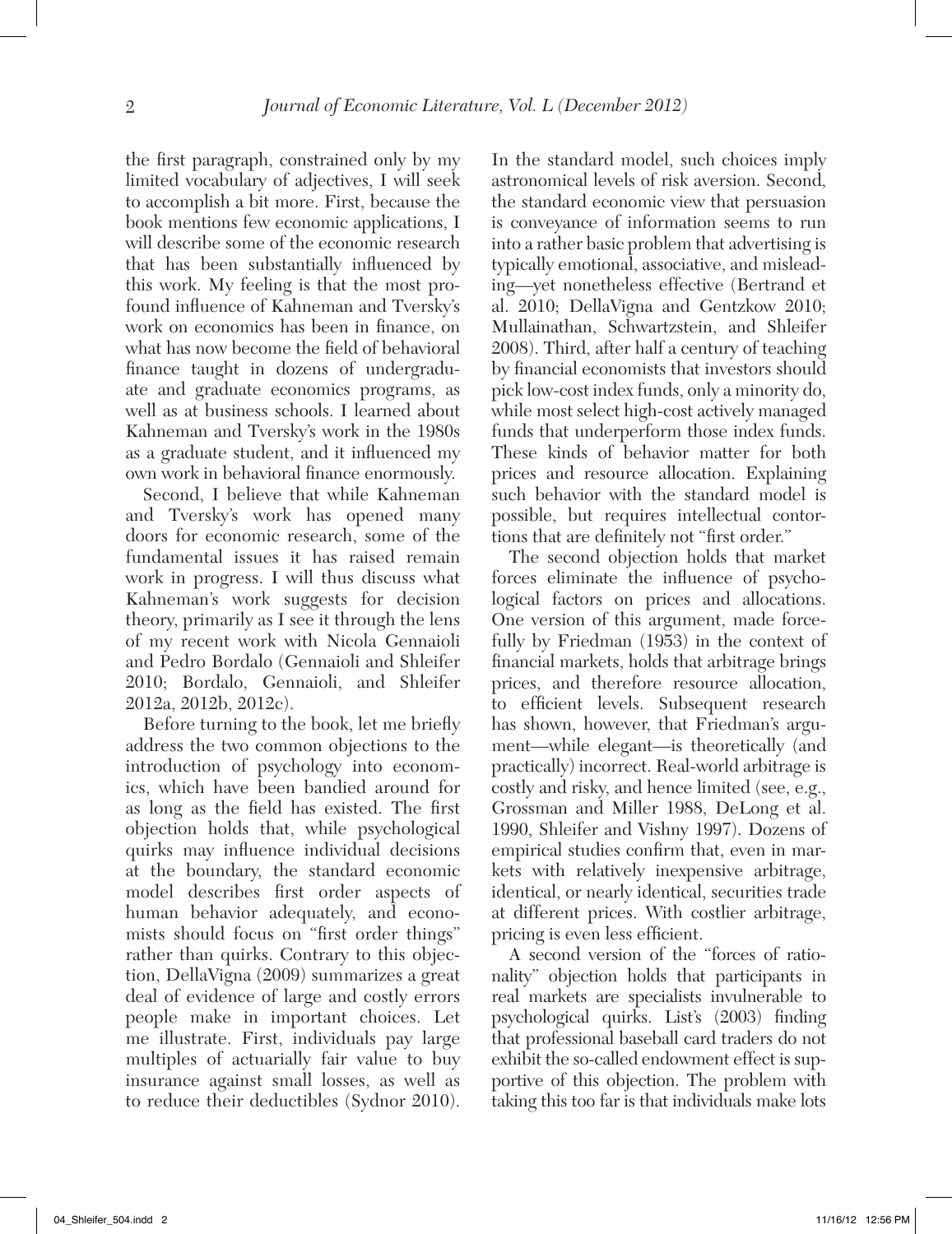of critical decisions—how much to save, how to invest, what to buy—on their own, without experts. Even when people receive expert help, the incentives of experts are often to take advantage of psychological biases of their customers. Financial advisors direct savers to expensive, and often inappropriate, products, rather than telling them to invest in index funds (Chalmers and Reuter 2012; Gennaioli, Shleifer, and Vishny 2012). Market forces often work to strengthen, rather than to eliminate, the influence of psychology.

#### 2. *System 1 and System 2*

Kahneman's book is organized around the metaphor of System 1 and System 2, adopted from Stanovich and West (2000). As the title of the book suggests, System 1 corresponds to thinking fast, and System 2 to thinking slow. Kahneman describes System 1 in many evocative ways: it is intuitive, automatic, unconscious, and effortless; it answers questions quickly through associations and resemblances; it is nonstatistical, gullible, and heuristic. System 2 in contrast is what economists think of as thinking: it is conscious, slow, controlled, deliberate, effortful, statistical, suspicious, and lazy (costly to use). Much of Kahneman and Tversky's research deals with System 1 and its consequences for decisions people make. For Kahneman, System 1 describes "normal" decision making. System 2, like the U.S. Supreme Court, checks in only on occasion.

Kahneman does not suggest that people are incapable of System 2 thought and always follow their intuition. System 2 engages when circumstances require. Rather, many of our actual choices in life, including some important and consequential ones, are System 1 choices, and therefore are subject to substantial deviations from the predictions of the standard economic model. System 1 leads to brilliant inspirations, but also to systematic errors.

To illustrate, consider one of Kahneman and Tversky's most compelling questions/ experiments:

An individual has been described by a neighbor as follows: "Steve is very shy and withdrawn, invariably helpful but with very little interest in people or in the world of reality. A meek and tidy soul, he has a need for order and structure, and a passion for detail." Is Steve more likely to be a librarian or a farmer?

Most people reply quickly that Steve is more likely to be a librarian than a farmer. This is surely because Steve resembles a librarian more than a farmer, and associative memory quickly creates a picture of Steve in our minds that is very librarian-like. What we do not think of in answering the question is that there are five times as many farmers as librarians in the United States, and that the ratio of male farmers to male librarians is even higher (this certainly did not occur to me when I first read the question many years ago, and does not even occur to me now as I reread it, unless I force myself to remember). The base rates simply do not come to mind and thus prevent an accurate computation and answer, namely that Steve is more likely to be a farmer. System 2 does not engage.

In another example (due to Shane Frederick), one group of respondents is asked (individually) to estimate the total number of murders in Detroit in a year. Another group is asked to estimate the total number of murders in Michigan in a year. Typically, the first group on average estimates a higher number of murders than the second. Again, System 1 thinking is in evidence. Detroit evokes a violent city, associated with many murders. Michigan evokes idyllic apple-growing farmland. Without System 2 engagement, the fact that Detroit is *in* Michigan does not come to mind for the second group of respondents, leading—across subjects—to a dramatic violation of basic logic.

Kahneman's other examples of System 1 thinking include adding  $2 + 2$ , completing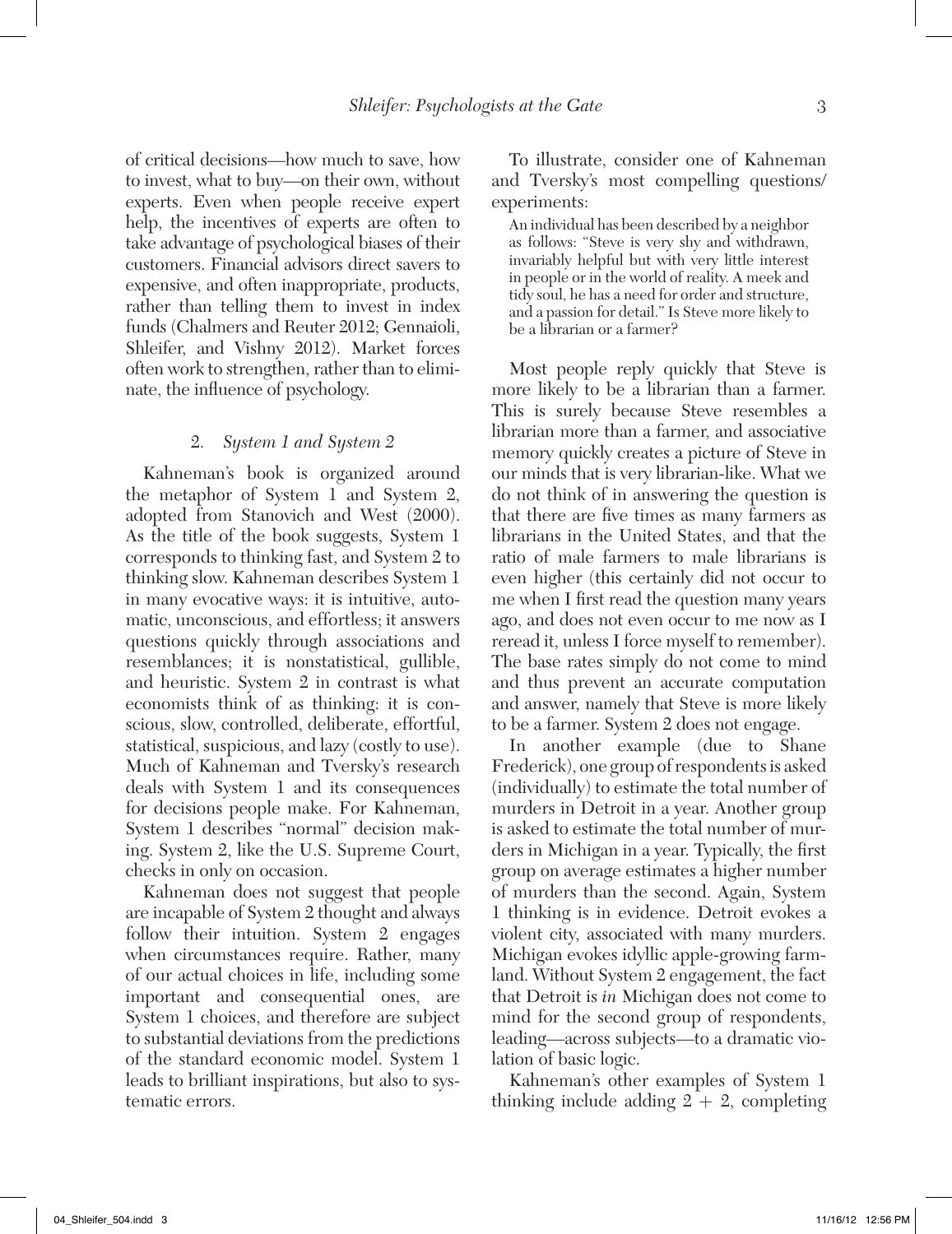the words "bread and . . . ," and driving a car on an empty road. Calling all these examples System 1 thinking captures the rapid, intuitive, automatic response, which usually gets the right answer, but sometimes—as with Steve and murders in Michigan—does not. Yet unfortunately things are not as clear as they look, once we apply our own System 2 thinking to System 1.

First, as Kahneman readily recognizes, the domains of System 1 and System 2 differ across people. For most (all?) readers of this review, computing  $20 \times 20$  is a System 1 effortless task, largely because economists have both been selected to be good at it and have had lots of practice. But for many people who are not experts, this operation is effortful, or even impossible, and is surely the domain of System 2. In contrast, screwing in a light bulb is very System 2 for me—conscious, effortful, and slow—but not so for most people, I gather. As people gain knowledge or expertise, the domains of the two systems change. In fact, the classification of decisions into products of System 1 and System 2 thinking seems to be even harder. Go back to murders in Detroit and in Michigan. The question surely evoked images of bombed-out Detroit and pastoral Michigan, but constructing the estimate also requires a substantial mental effort. Both systems seem to be in action.

Second, the challenge of going beyond the labels is that System 2 is not perfect, either. Many people would get  $20 \times 20$  wrong, even if they think hard about it. The idea that conscious thought and computation are imperfect goes back at least to Herbert Simon and his concept of bounded rationality. Bounded rationality is clearly important for many problems (and in fact has been fruitfully explored by economists), but it is very different from Kahneman's System 1. Kahneman's brilliant insight—illustrated again and again throughout the book—is that people do not just get hard problems wrong, as bounded

rationality would predict; they get utterly trivial problems wrong because they don't think about them in the right way. This is a very different notion than bounded rationality. Still, the challenge remains that when we see a decision error, it is not obvious whether to attribute it to System 1 thinking, System 2 failure, or a combination.

Third, the classification of thought into System 1 and System 2 raises tricky questions of the relationship between the two. Because System 1 includes unconscious attention, perception, and associative memory, much of the informational input that System 2 receives comes via System 1. Whether and how System 1 sends "up" the message if at all is a bit unclear. In other words, what prompts the engagement of System 2? What would actually trigger thinking about relative numbers of male librarians and farmers in the United States, or even whether Michigan includes Detroit? I am not sure that anything but a hint would normally do it. Perhaps System 2 is almost always at rest. Furthermore, one function of System 2 appears to be to "check the answers" of System 1, but if information "sent up" is incomplete and distorted, how would System 2 know? To strain the legal analogy a bit further, appellate courts in the United States must accept fact finding of trial courts as given, so many errors—as well as deliberate distortions—creep in precisely at the fact-finding trial stage, rather than in the appealable application of law to the facts. Kahneman writes that "the division of labor between System 1 and System 2 is highly efficient: it minimizes effort and optimizes performance" (25). I am not sure why he says so. If System 1 guides our insurance and investment choices described in the introduction, then System 2 seems rather disengaged even when the costs of disengagement are high.

To put these comments differently, each of System 1 and System 2 appears to be a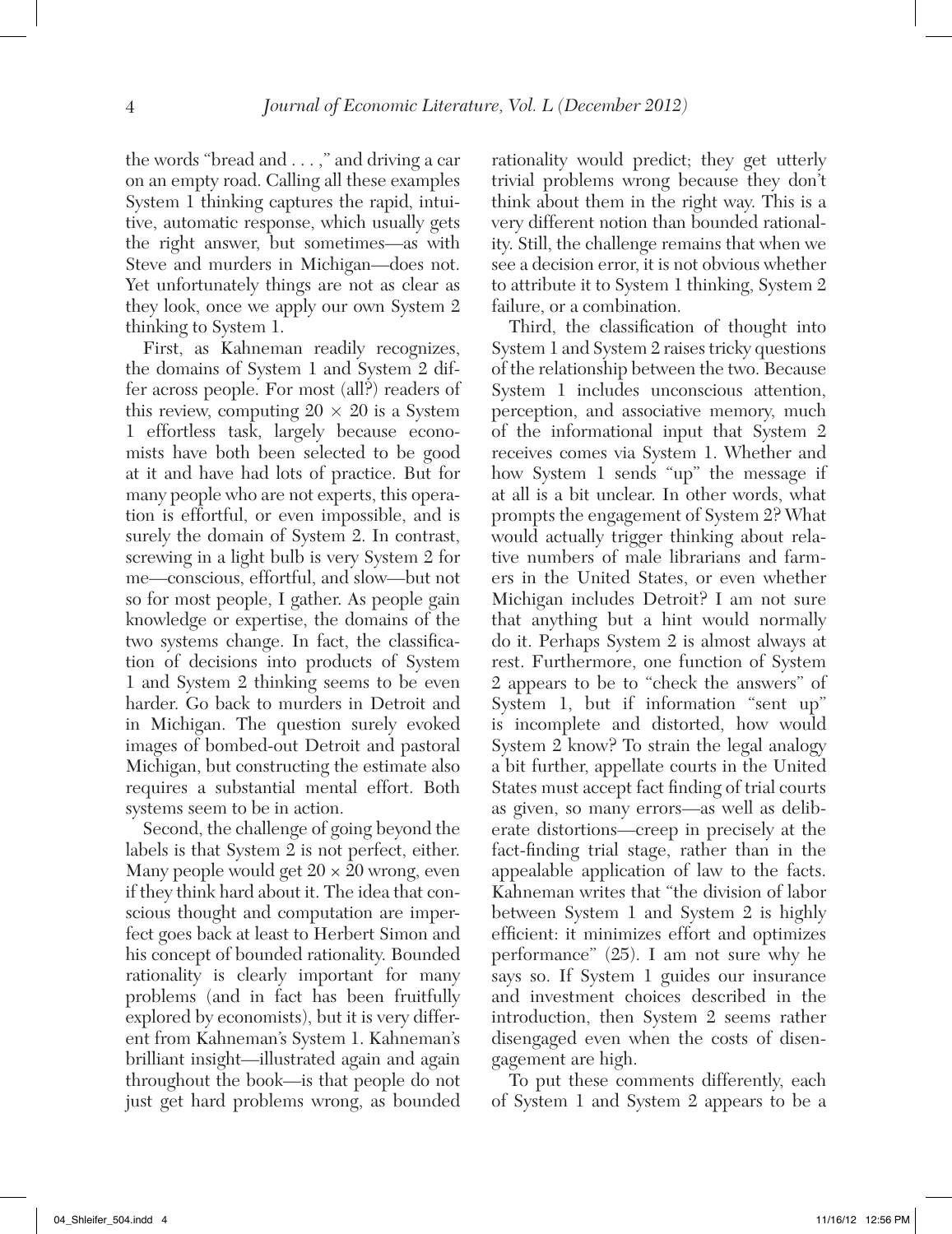collection of distinct mental processes. System 1 includes unconscious attention, perception, emotion, memory, automatic causal narratives, etc. I am worried that, once the biology of thought is worked out, what actually happens in our heads is unlikely to neatly map into fast and slow thinking. The classification is an incredibly insightful and helpful metaphor, but it is not a biological construct or an economic model. Turning metaphors into models remains a critical challenge.

#### 3. *Heuristics and Biases*

One of the two main bodies of Kahneman and Tversky's work has come to be known as "Heuristics and Biases." This research deals, broadly, with intuitive statistical prediction. The research finds that individuals use heuristics or rules of thumb to solve statistical problems, which often leads to biased estimates and predictions. Kahneman and Tversky have identified a range of now famous heuristics, which fall into two broad categories.

Some heuristics involve respondents answering questions for which they do not have much idea about the correct answer, and must retrieve a guess from their memory. The problem given to them is not selfcontained. As a consequence, respondents grasp at straws, and allow their answers to be influenced by objectively irrelevant frames. One example of this is the anchoring heuristic. A wheel of fortune, marked from 0 to 100, is rigged by experimenters to stop only at either 10 or 65. After a spin, students write down the number at which it stopped, and are then asked two questions: Is the percentage of African nations among U.N. members larger or smaller than the number you just wrote? What is your best guess of the percentage of African nations in the United Nations? For students who saw the wheel of fortune stop at 10, the average guess was

25 percent. For those who saw it stop at 65, the average guess was 45 percent. Similar experiments have been run with lengths of rivers, heights of mountains, and so on. The first question anchors the answer to the second. Kahneman interprets anchoring as an extreme example of System 1 thinking: planting a number in one's head renders it relevant to fast decisions.

The second category of heuristics is much closer to economics and, in fact, has received a good deal of attention from economists. These heuristics describe statistical problems in which respondents receive all the information they need, but nonetheless do not use it correctly. Not all available information seems to come to the top of the mind, leading to errors. Examples of neglected decision-relevant information include base rates (even when they are explicitly stated), low probability but nonsalient events, and chance. The finding that the causal and associative System 1 does not come up with chance as an explanation seems particularly important. Kahneman recalls a magnificent story of Israeli Air Force officers explaining to him that being tough with pilots worked miracles because, when pilots had a poor landing and got yelled at, their next landing was better, but when they had a great landing and got praised, their next landing was worse. To these officers, the role of chance and consequent mean reversion in landing quality did not come to mind as an explanation.

The best known problems along these lines describe the representativeness heuristic, of which the most tantalizing is Linda, here slightly abbreviated:

Linda is thirty-one years old, single, outspoken, and very bright. She majored in philosophy. As a student, she was deeply concerned with issues of discrimination and social justice, and also participated in anti-nuclear demonstrations.

After seeing the description, the respondents are asked to rank in order of likelihood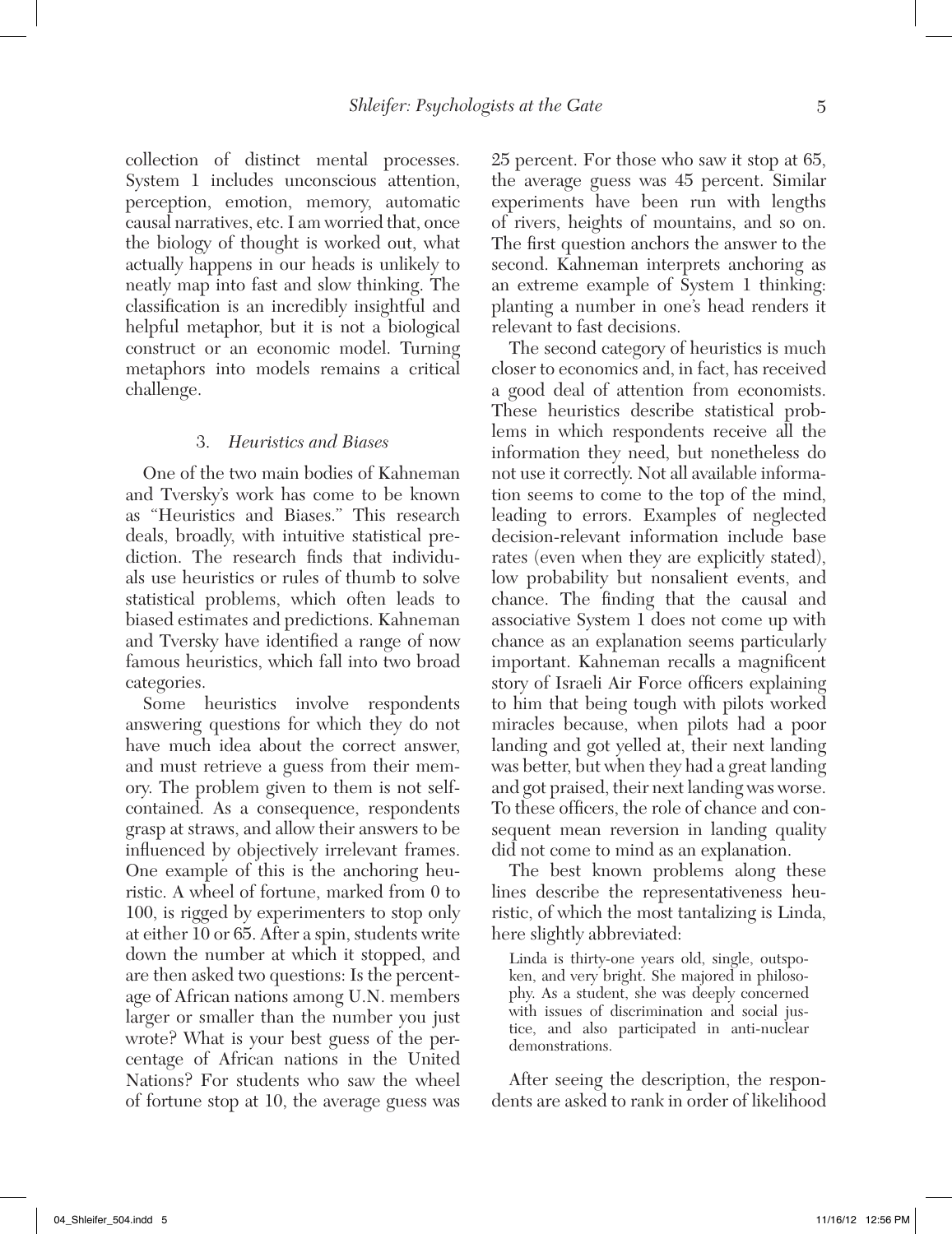various scenarios: Linda is (1) an elementary school teacher, (2) active in the feminist movement, (3) a bank teller, (4) an insurance salesperson, or (5) a bank teller also active in the feminist movement. The remarkable finding is that (now generations of) respondents deem scenario (5) more likely than scenario (3), even though (5) is a special case of (3). The finding thus violates the most basic laws of probability theory. Not only do many students get the Linda problem wrong, but some object, sometimes passionately, after the correct answer is explained.

What's going on here? The description of Linda brings to mind, presumably from associative memory, a picture that does not look like a bank teller. Asked to judge the likelihood of scenarios, respondents automatically match that picture to each of these scenarios, and judge (5) to be more similar to Linda than (3). System 1 rather easily tells a story for scenario (5), in which Linda is true to her beliefs by being active in the feminist movement, yet must work as a bank teller to pay the rent. Telling such a story for (3) that puts all the facts together is more strenuous because a stereotypical bank teller is not a college radical. The greater similarity of Linda to the feminist bank teller leads respondents to see that as a more likely scenario than merely a bank teller.

Many studies have unsuccessfully tried to debunk Linda. It is certainly true that if you break Linda down for respondents (there are 100 Lindas, some are bank tellers, some are feminist bank tellers, which ones are there more of?)—if you engage their System 2 you can get the right answer. But this, of course, misses the point, namely that, left to our own devices, we do not engage in such breakdowns. System 2 is asleep. In Linda, as in Steve the librarian and many other experiments, the full statistical problem simply does not come to mind, and fast-thinking respondents—even when they do strain a bit—arrive at an incorrect answer.

There have been several attempts by economists to model such intuitive statistics (e.g., Mullainathan 2000, 2002; Rabin 2002; Rabin and Vayanos 2010; Schwartzstein 2012). In one effort that seeks to stay close to Kahneman's System 1 reasoning, Gennaioli and Shleifer (2010) argue that individuals solve decision problems by representing them—automatically but incompletely—in ways that focus on features that are statistically more associated with the object being assessed. In the Linda problem, the feminist bank teller is described comprehensively and hence represented as a feminist bank teller. A bank teller, in contrast, is not described comprehensively, and bank teller evokes the stereotype of a nonfeminist because not being a feminist is relatively more associated with being a bank teller than being a feminist. The decisionmaker thus compares the likelihoods *not* of bank teller versus feminist bank teller, but rather of the stereotypical (representative) nonfeminist bank teller versus feminist bank teller, and concludes that Linda the college radical is more likely to be the latter. This approach turns out to account for a substantial number of heuristics discussed in Kahneman's book. The key idea, though, is very much in the spirit of System 1 thinking, but made tractable using economic modeling, namely that to make judgments we *represent* the problem automatically via the functioning of attention, perception, and memory, and our decisions are subsequently distorted by such representation.

The representativeness heuristic had a substantial impact on behavioral finance, largely because it provides a natural account of *extrapolation*—the expectation by investors that trends will continue. The direct evidence on investor expectations of stock returns points to a strong extrapolative component (e.g., Vissing-Jorgensen 2004). Extrapolation has been used to understand price bubbles (Kindleberger 1978), but also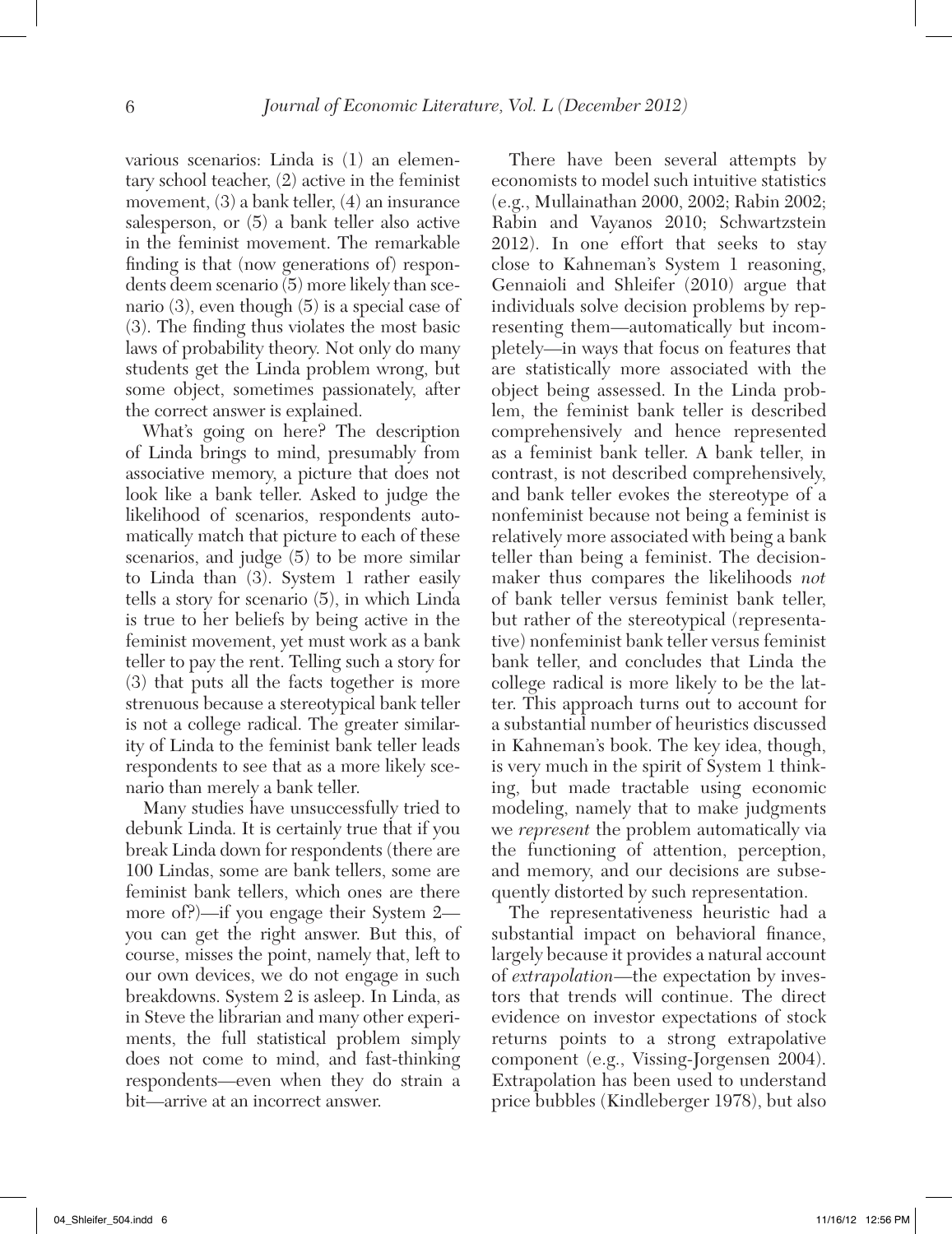the well-documented overvaluation and subsequent reversal of high performing growth stocks (De Bondt and Thaler 1985; Lakonishok, Shleifer, and Vishny 1994). Indeed, data for a variety of securities across markets show that price trends continue over a period of several months (the so-called momentum), but that extreme performance reverts over longer periods (Cutler, Poterba, and Summers 1991). Even more dramatically, investors put money into well-performing mutual funds, into stock funds and stock market-linked insurance products after the stock market has done well (Frazzini and Lamont 2008; Yagan 2012). Such phenomena have been described colorfully as investors "jumping on the bandwagon" believing that "the trend is your friend," and failing to realize that "trees do not grow to the sky," that "what goes up must come down," etc.

Heuristics provide a natural way of thinking about these phenomena, and can be incorporated into formal models of financial markets (see, e.g., Barberis, Shleifer, and Vishny 1998). Specifically, when investors pour money into hot, well-performing assets, they may feel that these assets are similar to, or resemble, other assets that have kept going up. Many high tech stocks look like the next Google, or at least System 1 concludes that they do. Extrapolation is thus naturally related to representativeness, and supports the relevance of Kahneman's work not just in the lab, but also in the field.

#### 4. *Prospect Theory*

Prospect Theory has been Kahneman and Tversky's most influential contribution, and deservedly so. In a single paper, the authors proposed an alternative to standard theory of choice under risk that was at the same time quite radical and tractable, used the theory to account for a large number of outstanding experimental puzzles, and designed and implemented a collection of new experiments used to elucidate and test the theory. In retrospect, it is difficult to believe just how much that paper had accomplished, how new it was, and how profound its impact has been on behavioral economics.

Prospect Theory rests on four fundamental assumptions. First, risky choices are evaluated in terms of their gains and losses relative to a reference point, which is usually the status quo wealth. Second, individuals are loss averse, meaning extremely risk averse with respect to small bets around the reference point. Third, individuals are risk averse in the domain of gains, and risk loving in the domain of losses. And finally, in assessing lotteries, individuals convert objective probabilities into decision weights that overweight low probability events and underweight high probability ones.

The first assumption is probably the most radical one. It holds that rather than integrating all risky choices into final wealth states, as standard theory requires, individuals frame and evaluate risky bets narrowly in terms of their gains and losses relative to a reference point. In their 1979 paper, Kahneman and Tversky did not dwell on what the reference point is, but for the sake of simplicity took it to be the current wealth. In a 1981 *Science*  paper, however, they went much further in presenting a very psychological view of the reference point: "The reference outcome is usually a state to which one has adapted; it is sometimes set by social norms and expectations; it sometimes corresponds to a level of aspiration, which may or may not be realistic" (456). The reference point is thus left as a rather unspecified part of Kahneman and Tversky's theory, their measure of "context" in which decisions are made. Koszegi and Rabin (2006) suggest that reference points should be rational expectations of future consumption, a proposal that brings in calculated thought. Pope and Schweitzer (2011) find that goals serve as reference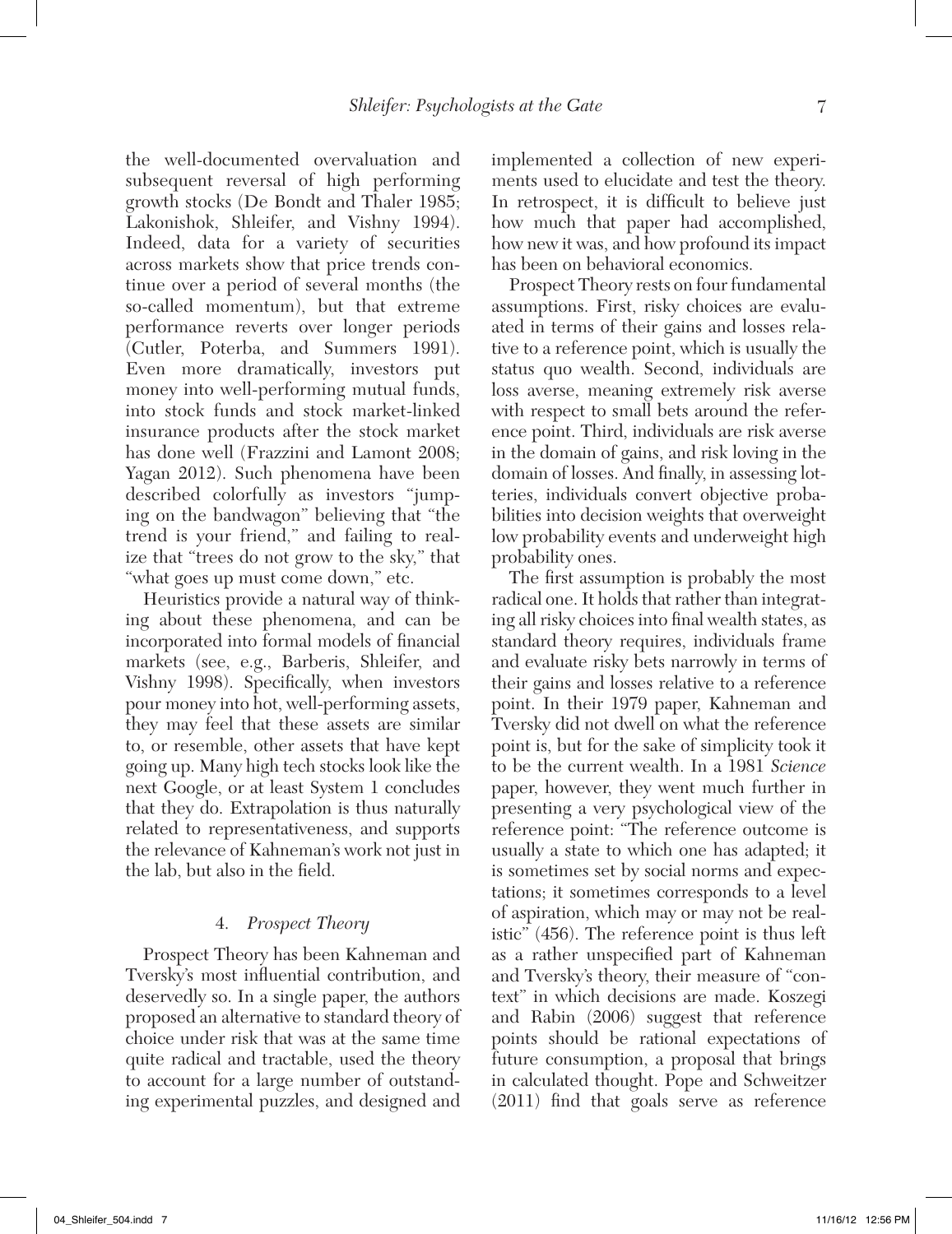points in professional golf. Hart and Moore (2008) believe that contracts serve as reference points for future negotiations. A full elaboration of where reference points come from is still "under construction."

The second assumption of Prospect Theory is loss aversion. It is inspired by a basic and intuitively appealing experiment in which people refuse to take bets that give them a 60 percent probability of winning a dollar and a 40 percent probability of losing a dollar, even though such a refusal implies an implausibly high level of risk aversion (Rabin 2000). Kahneman justifies this assumption by noting that, biologically, losses might be processed in part in the amygdala in the same way as threats. Kahneman and Tversky modeled this assumption as a kink in the value function around the reference point. In fact, in its simplest version, Prospect Theory (without assumptions 3 and 4 described below) is occasionally presented graphically with a piecewise linear value function, with the slope of 1 above the origin and 2 below the origin (reference point), and a kink at the origin that captures loss aversion. Kahneman sees loss aversion as the most important contribution of Prospect Theory to behavioral economics, perhaps because it has been used to account for the endowment effect (the finding, both in the lab and in the field, that individuals have a much higher reservation price for an object they own than their willingness to pay for it when they do not own it).

The third assumption is that behavior is risk averse toward gains (as in standard theory) and risk seeking toward losses. It is motivated by experiments in which individuals choose a gamble with a 50 percent chance of losing \$1,000 over a certainty of losing \$500. This assumption receives some though not total support (Thaler and Johnson 1990), and has not been central to Prospect Theory's development.

The fourth assumption of Prospect Theory is quite important. That is the assumption of an inverted S-shaped function converting objective probabilities into decision weights, which blows up low probabilities and shrinks high ones (but not certainty). The evidence used to justify this assumption is the excessive weights people attach to highly unlikely but extreme events: they pay too much for lottery tickets, overpay for flight insurance at the airport, or fret about accidents at nuclear power plants. Kahneman and Tversky use probability weighting heavily in their paper, adding several functional form assumptions (subcertainty, subadditivity) to explain various forms of the Allais paradox. In the book, Kahneman does not talk about these extra assumptions, but without them Prospect Theory explains less.

To me, the stable probability weighting function is problematic. Take low probability events. Some of the time, as in the cases of plane crashes or jackpot winnings, people put excessive weight on them, a phenomenon incorporated into Prospect Theory that Kahneman connects to the availability heuristic. Other times, as when investors buy AAA-rated mortgage-backed securities, they neglect low probability events, a phenomenon sometimes described as black swans (Taleb 2007). Whether we are in the probability weighting function or the black swan world depends on the context: whether or not people recall and are focused on the low probability outcome.

More broadly, how people think about the problem influences probability weights and decisions. In one of Kahneman and Tversky's most famous examples, results from two potential treatments of a rare disease are described, alternatively, in terms of lives saved and lives lost. The actual outcomes gains and losses of life—are identical in the two descriptions. Yet respondents choose the "safer" treatment when description is in terms of lives saved, and the "riskier" treatment when description is in terms of lives lost. The framing or representation of the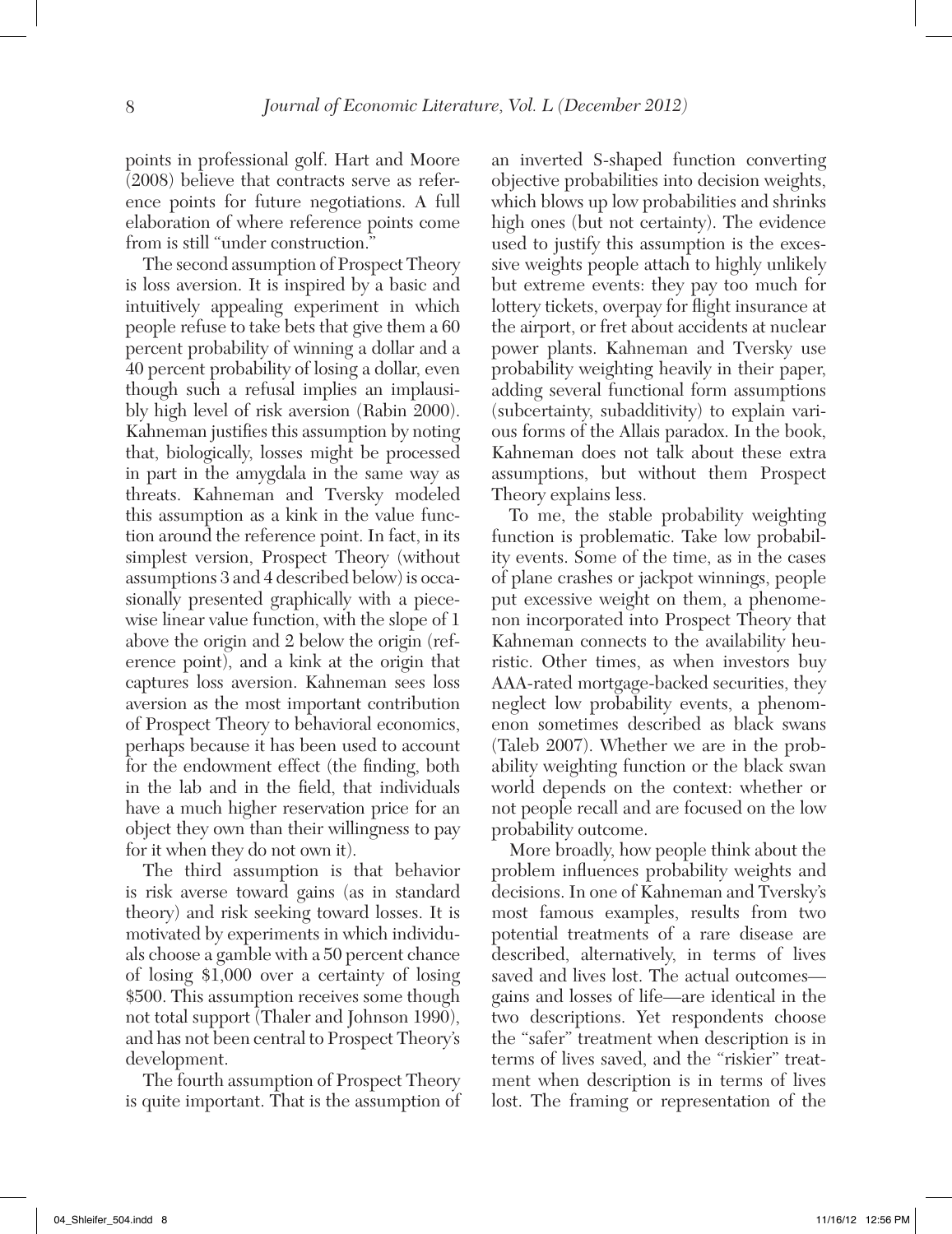problem thus changes probability weights even when objective outcomes are identical. In another study, Rottenstreich and Hsee (2001) show that decision weights depend on how "affect-rich" the outcomes are, and not just on their probabilities. Bordalo, Gennaioli, and Shleifer (2012c) present a model in which attention is drawn to salient, or unusual, payoffs. In their model, unlike in Prospect Theory, individuals overweigh only low probability events that are associated with extreme, or salient, payoffs. The model explains all the same findings as Prospect Theory, but also several additional ones, including preference reversals (people sometimes prefer *A* to *B*, but are willing to pay more for *B* than for *A* when considering the two in isolation). Kahneman of course recognizes the centrality of context in shaping mental representation of problems when he talks about the WYSIATI principle (what you see is all there is).

Prospect Theory is an enormously useful model of choice because it accounts for so much evidence and because it is so simple. Yet it achieves its simplicity by setting to one side both in its treatment of reference points and its model of probability weights precisely the System 1 mechanisms that shape how a problem is represented in our minds. For a more complete framework, we need better models of System 1.

Prospect Theory has been widely used in economics, and many of the applications are described in DellaVigna (2009) and Barberis (forthcoming). Finance is no exception. Benartzi and Thaler (1995) have argued, for example, that it can explain the well-known equity premium puzzle, the empirical observation that stocks on average earn substantially higher returns than bonds. Benartzi and Thaler observed that while stocks do extremely well in the long run, they can fall a lot in the short run. When investors have relatively short horizons and also, in line with Prospect Theory, are loss averse, this risk

of short-term losses in stocks looms large, makes stocks unattractive, and therefore cheap, thus explaining the equity premium. More recently, Barberis and Huang (2008) argue that the probability weighting function of Prospect Theory has the further implication that investors are highly attracted to positive skewness in returns, since they place excessive weights on unlikely events. The evidence on overpricing of initial public offerings and out of the money options is consistent with this prediction.

### 5. *What's Ahead?*

In conclusion, let me briefly mention three directions in which I believe the ship launched by Kahneman and Tversky is headed, at least in economics. First, although I did not talk much about this in the review, Kahneman's book on several occasions discusses the implications of his work for policy. At the broadest level, how should economic policy deal with System 1 thinking? Should it respect individual preferences as distinct from those dictated by the standard model or even by the laws of statistics? Should it try to debias people to get them to make better decisions?

I have avoided these questions in part because they are extremely tricky, at both philosophical and practical levels (Bernheim and Rangel 2009). But one theme that emerges from Kahneman's book strikes me as important and utterly convincing. Faced with bad choices by consumers, such as smoking or undersaving, economists as System 2 thinkers tend to focus on education as a remedy. Show people statistics on deaths from lung cancer, or graphs of consumption drops after retirement, or data on returns on stocks versus bonds, and they will do better. As we have come to realize, such education usually fails. Kahneman's book explains why: System 2 might not really engage until System 1 processes the message. If the message is ignored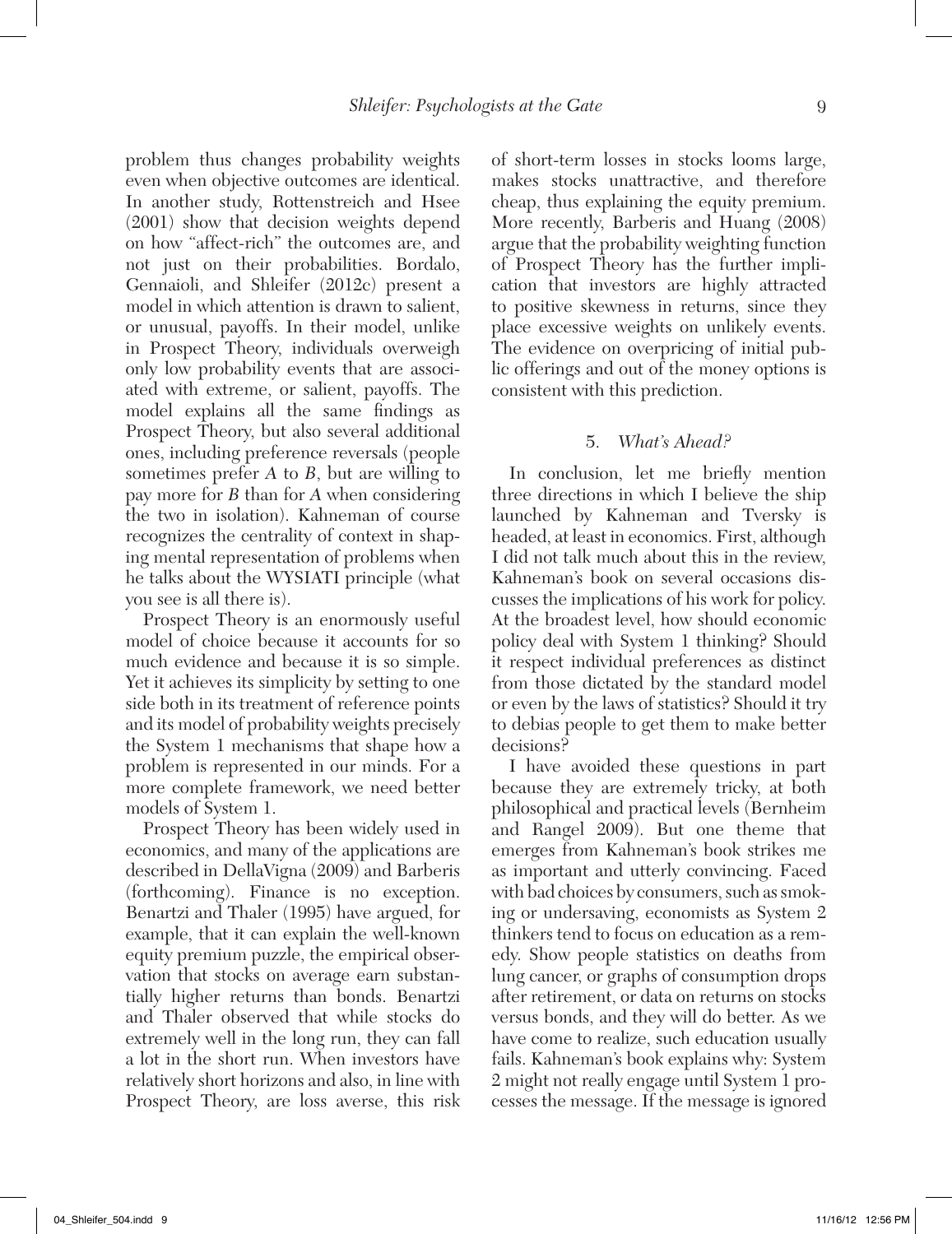by System 1, it might never get anywhere. The implication, clearly understood by political consultants and Madison Avenue advertisers, is that effective education and persuasion must connect with System 1. Calling the estate tax "the death tax" may work better to galvanize its opponents than statistics on hardworking American farmers who may have to pay. Thaler and Sunstein's (2008) *Nudge* advocates policies that simplify decisions for people relying on System 1 in situations, such as saving for retirement, where even an educated System 2 might struggle.

Beyond the changing thinking on economic policy, Kahneman's work will continue to exert a growing influence on our discipline. A critical reason for this is the rapidly improving quality of economic data from the field, from experiments, and from field experiments. Confronted with the realities of directly observed human behavior—financial choices made by investors, technology selection by farmers, insurance choices by the elderly—economists have come to psychology for explanations, especially to the work described in Kahneman's book. Rapidly expanding data on individual choices is the behavioral economist's best friend.

But it seems to me that some of the most important advances in the near future both need to come, and will come, in economic theory. Economics, perhaps like any other discipline, advances through changes in standard models: witness the enormous influence of Prospect Theory itself. In contrast, we do not have a standard model of heuristics and biases, and as I argued, Prospect Theory is still a work in progress. Fortunately, the broad ideas discussed in Kahneman's book, and in particular his emphasis on the centrality of System 1 thinking, provide some critical clues about the features of the models to come.

In particular, the main lesson I learned from the book is that we represent problems in our minds, quickly and automatically, before we solve them. Such representation

is governed by System 1 thinking, including involuntary attention drawn to particular features of the environment, focus on these features, and recall from memory of data associated with these perceptions. Perhaps the fundamental feature of System 1 is that what our attention is drawn to, what we focus on, and what we recall is not always what is most necessary or needed for optimal decision making. Some critical information is ignored; other—less relevant—information receives undue attention because it stands out. In this respect, the difference from the models of bounded rationality, in which information is optimally perceived, stored, and retrieved, is critical. System 1 is automatic and reactive, not optimizing.

As a consequence, when we make a judgment or choice, we do that on the basis of incomplete and selected data assembled via a System 1-like mechanism. Even if the decisions are optimal at this point given what we have in mind, they might not be optimal given the information potentially available to us both from the outside world and from memory. By governing what we are thinking about, System 1 shapes what we conclude, even when we are thinking hard.

Kahneman's book, and his lifetime work with Tversky, had and will continue to have enormous impact on psychology, applied economics, and policy making. Theoretical work on Kahneman and Tversky's ideas has generally modeled particular heuristics and choices under risk separately, without seeking common elements. A potentially large benefit of Kahneman's book is to suggest a broader theme, namely that highly selective perception and memory shape what comes to mind before we make decisions and choices. Nearly all the phenomena the book talks about share this common thread. In this way, Kahneman points toward critical ingredients of a more general theory of intuitive thinking, still an elusive, but perhaps achievable, goal.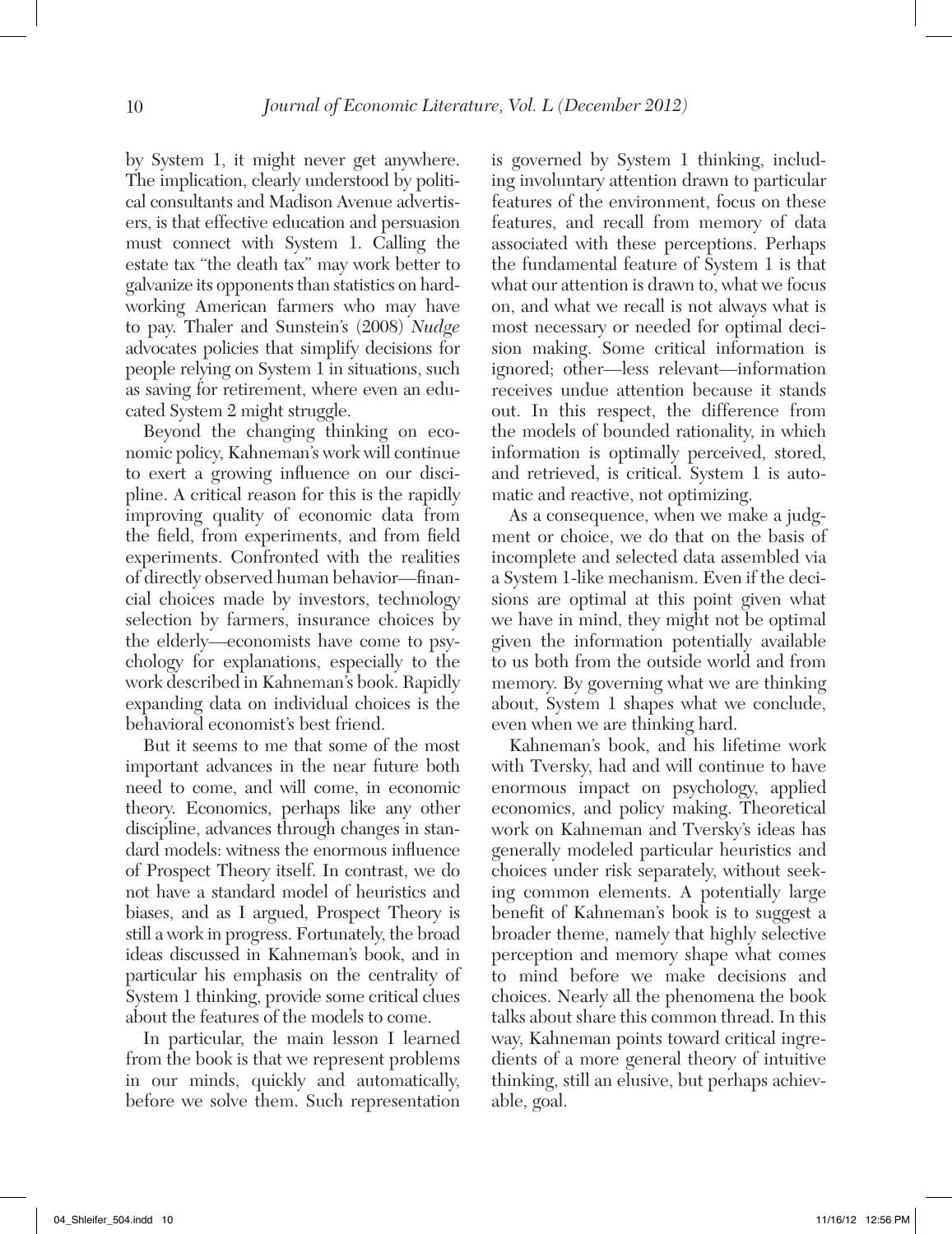#### **REFERENCES**

- Barberis, Nicholas. Forthcoming. "Thirty Years of Prospect Theory in Economics." *Journal of Economic Perspectives*.
- Barberis, Nicholas, and Ming Huang. 2008. "Stocks as Lotteries: The Implications of Probability Weighting for Security Prices." *American Economic Review* 98 (5): 2066–2100.
- Barberis, Nicholas, Andrei Shleifer, and Robert W. Vishny. 1998. "A Model of Investor Sentiment." *Journal of Financial Economics* 49 (3): 307–43.
- Benartzi, Shlomo, and Richard H. Thaler. 1995. "Myopic Loss Aversion and the Equity Premium Puzzle." *Quarterly Journal of Economics* 110 (1): 73–92.
- Bernheim, B. Douglas, and Antonio Rangel. 2009. "Beyond Revealed Preference: Choice-Theoretic Foundations for Behavioral Welfare Economics." *Quarterly Journal of Economics* 124 (1): 51–104.
- Bertrand, Marianne, Dean Karlan, Sendhil Mullainathan, Eldar Shafir, and Jonathan Zinman. 2010. "What's Advertising Content Worth? Evidence from a Consumer Credit Marketing Field Experiment." *Quarterly Journal of Economics* 125 (1): 263–306.
- Bordalo, Pedro, Nicola Gennaioli, and Andrei Shleifer. 2012a. "Salience and Consumer Choice." National Bureau of Economic Research Working Paper 17947.
- Bordalo, Pedro, Nicola Gennaioli, and Andrei Shleifer. 2012b. "Salience in Experimental Tests of the Endowment Effect." *American Economic Review* 102 (3): 47–52.
- Bordalo, Pedro, Nicola Gennaioli, and Andrei Shleifer. 2012c. "Salience Theory of Choice Under Risk." *Quarterly Journal of Economics* 127 (3): 1243–85.
- Chalmers, John, and Jonathan Reuter. 2012. What Is the Impact of Financial Advisors on Retirement Portfolio Choices and Outcomes?" National Bureau of Economic Research Working Paper 18158.
- Cutler, David M., James M. Poterba, and Lawrence H. Summers. 1991. "Speculative Dynamics." *Review of Economic Studies* 58 (3): 529–46.
- De Bondt, Werner F. M., and Richard H. Thaler. 1985. "Does the Stock Market Overreact?" *Journal of Finance* 40 (3): 793–805.
- DellaVigna, Stefano. 2009. "Psychology and Economics: Evidence from the Field." *Journal of Economic Literature* 47 (2): 315–72.
- DellaVigna, Stefano, and Matthew Gentzkow. 2010. "Persuasion: Empirical Evidence." *Annual Review of Economics* 2 (1): 643–69.
- DeLong, J. Bradford, Andrei Shleifer, Lawrence H. Summers, and Robert J. Waldmann. 1990. "Noise Trader Risk in Financial Markets." *Journal of Political Economy* 98 (4): 703–38.
- Frazzini, Andrea, and Owen A. Lamont. 2008. "Dumb Money: Mutual Fund Flows and the Cross-Section of Stock Returns." *Journal of Financial Economics* 88 (2): 299–322.
- Friedman, Milton. 1953. "The Case for Flexible Exchange Rates." In *Essays in Positive Economics*,

157–203. Chicago and London: University of Chicago Press.

- Gennaioli, Nicola, and Andrei Shleifer. 2010. "What Comes to Mind." *Quarterly Journal of Economics* 125 (4): 1399–1433.
- Gennaioli, Nicola, Andrei Shleifer, and Robert W. Vishny. 2012. "Money Doctors." National Bureau of Economic Research Working Paper 18174.
- Grossman, Sanford J., and Merton H. Miller. 1988. "Liquidity and Market Structure." *Journal of Finance* 43 (3): 617–37.
- Hart, Oliver, and John Moore. 2008. "Contracts as Reference Points." *Quarterly Journal of Economics* 123  $(1): 1-48.$
- Kindleberger, Charles P. 1978. *Manias, Panics, and Crashes: A History of Financial Crises*. New York: Basic Books.
- Koszegi, Botond, and Matthew Rabin. 2006. "A Model of Reference-Dependent Preferences." *Quarterly Journal of Economics* 121 (4): 1133–65.
- Lakonishok, Josef, Andrei Shleifer, and Robert W. Vishny. 1994. "Contrarian Investment, Extrapolation, and Risk." *Journal of Finance* 49 (5): 1541–78.
- List, John A. 2003. "Does Market Experience Eliminate Market Anomalies?" *Quarterly Journal of Economics* 118 (1): 41–71.
- Mullainathan, Sendhil. 2000. "Thinking through Categories." Unpublished.
- Mullainathan, Sendhil. 2002. "A Memory-Based Model of Bounded Rationality." *Quarterly Journal of Economics* 117 (3): 735–74.
- Mullainathan, Sendhil, Joshua Schwartzstein, and Andrei Shleifer. 2008. "Coarse Thinking and Persuasion." *Quarterly Journal of Economics* 123 (2): 577–619.
- Pope, Devin G., and Maurice E. Schweitzer. 2011. "Is Tiger Woods Loss Averse? Persistent Bias in the Face of Experience, Competition, and High Stakes." *American Economic Review* 101 (1): 129–57.
- Rabin, Matthew. 2000. "Risk Aversion and Expected-Utility Theory: A Calibration Theorem." *Econometrica* 68 (5): 1281–92.
- Rabin, Matthew. 2002. "Inference by Believers in the Law of Small Numbers." *Quarterly Journal of Economics* 117 (3): 775–816.
- Rabin, Matthew, and Dimitri Vayanos. 2010. "The Gambler's and Hot-Hand Fallacies: Theory and Applications." *Review of Economic Studies* 77 (2): 730–78.
- Rottenstreich, Yuval, and Christopher K. Hsee. 2001. "Money, Kisses, and Electric Shocks: On the Affective Psychology of Risk." *Psychological Science* 12 (3): 185–90.
- stein, Joshua. 2012. "Selective Atten-<br>and Learning." http://www.dartmouth. tion and Learning." http://www.dartmouth. edu/~jschwartzstein/papers/sa.pdf.
- Shleifer, Andrei, and Robert W. Vishny. 1997. "The Limits of Arbitrage." *Journal of Finance* 52 (1): 35–55.
- Stanovich, Keith E., and Richard F. West. 2000. "Individual Differences in Reasoning: Implications for the